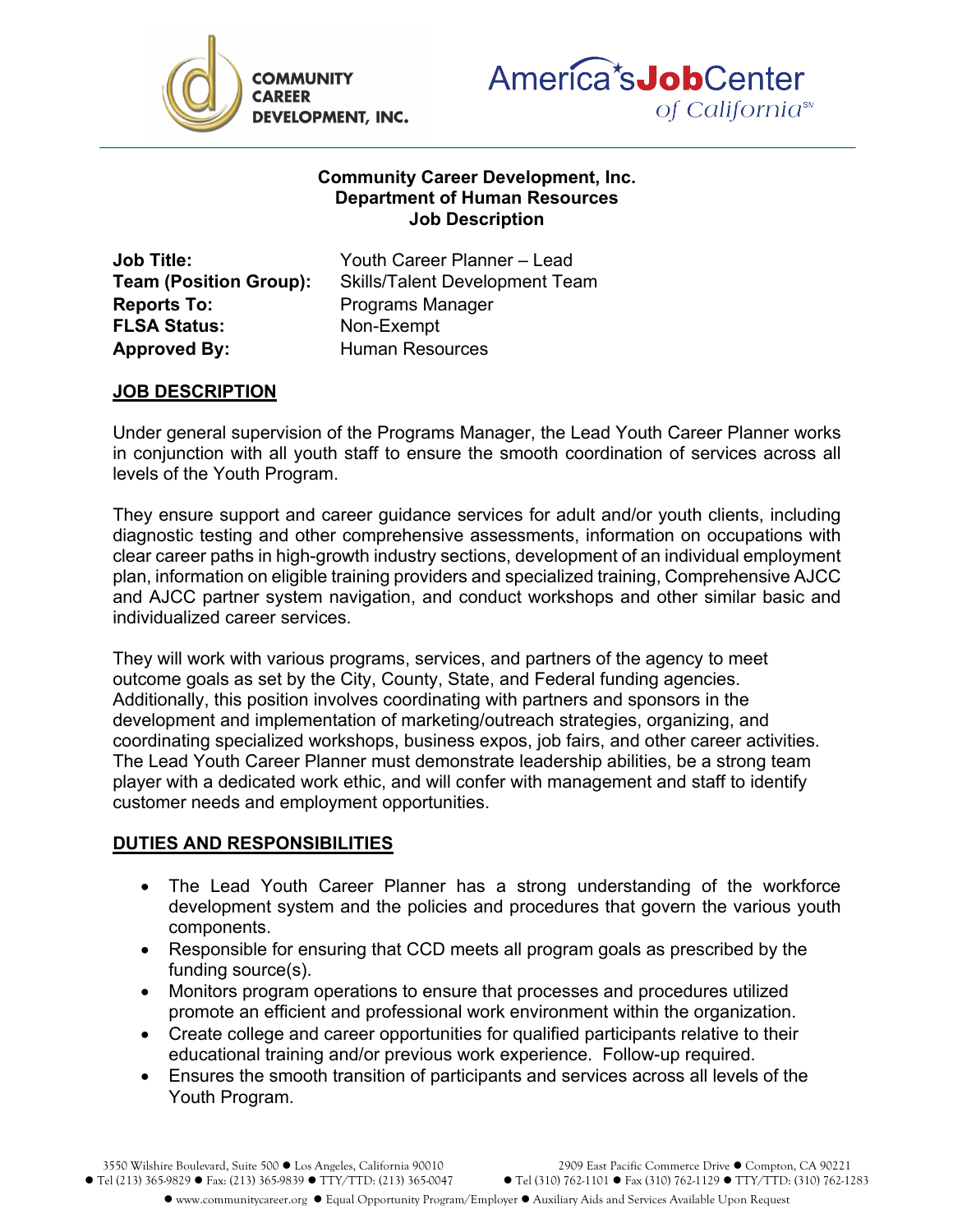- Create and maintain Individual Employment Plans (IEP), Individual Training Accounts (ITA), On-the-Job-Training (OJT) employment opportunities, and Work Experience (WEX) opportunities, for our qualified participants relative to their educational training and/or previous work experience. Follow up required.
- Effectively identify participant's employment needs through good judgment and interview techniques.
- Develops job opportunities for clients and acts as a liaison between the employer and clients.
- Conducts employer outreach as needed.
- Develops and strengthens referrals to community partner/agencies/resources as necessary.
- Follows labor market trends to identify industries or occupations with growth in openings and employment potential.
- Conduct program presentations to participants, collaborative partner agencies, business contacts and/or other groups as necessary.
- Attend Training and/or Meetings when scheduled.
- Meet performance and outcome goals as set by the City, County, State, and Federal funding agencies.
- Generate monthly and weekly reports and ad hoc reports per management request.
- Other duties as assigned.

## **QUALIFICATIONS:**

To perform this job successfully, an individual must be able to perform each essential duty satisfactorily. The requirements listed below are representative of the knowledge, skill, and/or ability required. CCD is an equal opportunity employer. Reasonable accommodations may be made to enable individuals with disabilities to perform the functions. A valid Class C California Driver's license and the ability to maintain insurability under the agency's vehicle insurance policy.

# **EDUCATION AND/OR EXPERIENCE:**

- Bachelor's degree in relevant field and/or 2 years successful workforce development experience for a similar organization or in social work; non-profit experience preferred.
- At least one year of supervisorial/management experience, Bachelor's Degree in Business Administration or related field would suffice if applicant does not meet this requirement.
- Must be able to demonstrate strong leadership skills.
- Must be detail oriented and can write clear, concise, professional case notes (excellent communication and organizational skills).
- Must demonstrate excellent technical skills.
- Must be able to read and write effectively to follow and understand procedures and communicate necessary information (excellent organizational skills).
- Must be flexible, reliable, dependable and able to work in TEAM environment.
- Ability to use good judgment, interview techniques and interpersonal skills.
- Strong working knowledge of Computers and Software Programs.
- Excellent communication skills are required, both verbal and written.